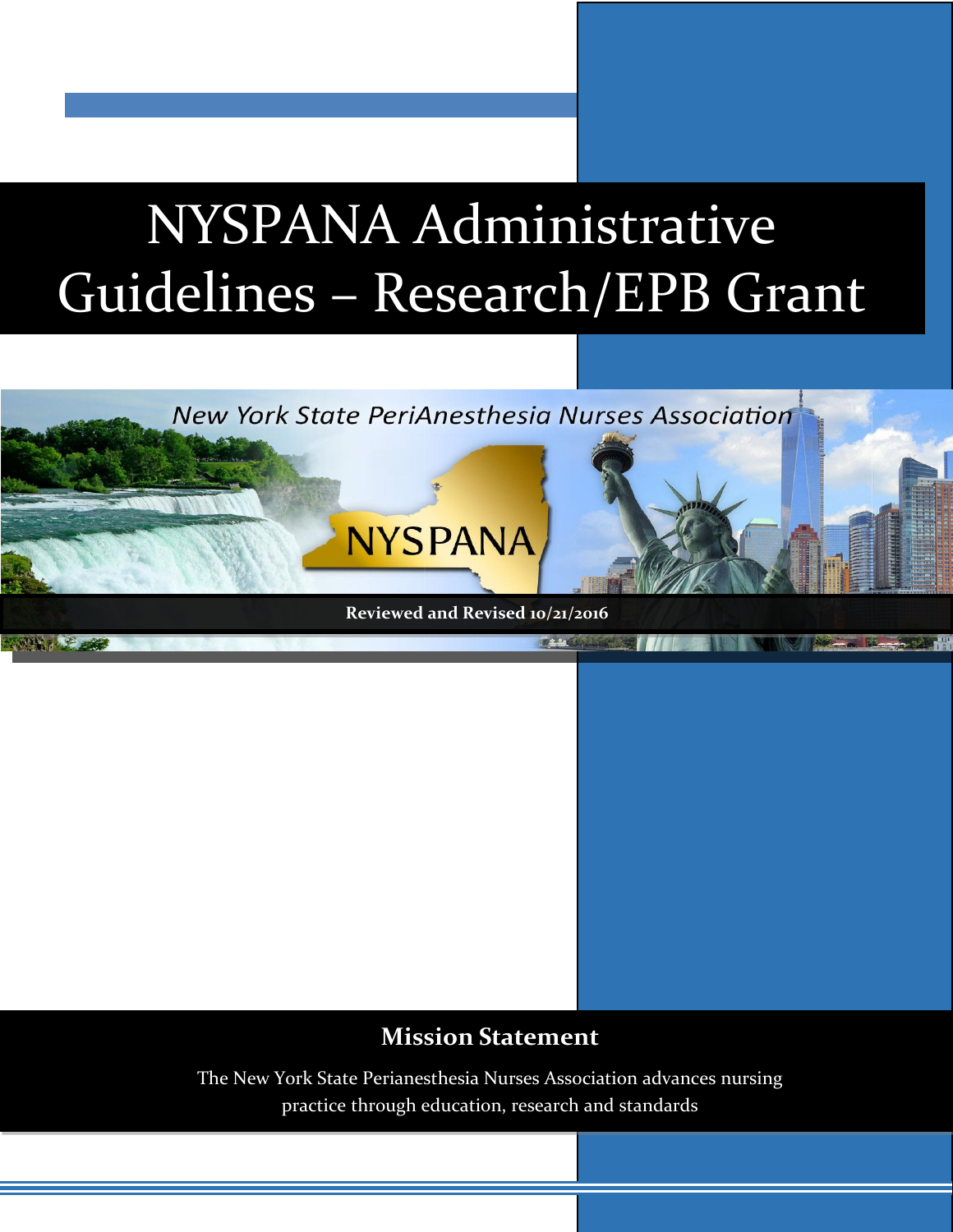### Policy and Procedure - NYSPANA Research/EBP Grant

The NYSPANA Research/EBP **grant of \$500.00 per year** is funded by NYSPANA. The grant is available for all NYSPANA members seeking to conduct research that contributes to the advancement of Perianesthesia nursing science and the improvement of patient care.

The grant will be awarded based on scientific merit, and the feasibility of completing the research project within one year. All projects must be related to and contribute to the growth of evidence based Perianesthesia nursing practice.

All applicants and all key personnel seeking the research grant must provide evidence of expert consultation, mentorship or expertise in research and completion of National Institutes of Health (NIH) training program: Protecting Human Research Participants. Key personnel are defined as all individuals responsible for the design and conduct of the study*.* Examples of evidence of expert consultation are support letters of the mentors or the support of an experienced researcher, or an expert co-investigator.

#### **Time Frame**

All requirements of the project must be completed within one year from the notice of the grant award

#### **Review Process**

All applications undergo a review process. The initial application goes to the NYSPANA Research Chair. The Research Chair will assess for completeness and compliance with the grant guidelines. Acceptable applications will be blinded and sent to the BOD for review, evaluation and rating of scientific and clinical merit. All applications will receive notification. Non-funded research applications will be destroyed. Funded proposals will be kept on file at the NYSPANA Research Chairs' office.

#### **Grant Eligibility**

- 1. Principle investigator must be a registered nurse and current NYSPANA member
- 2. Applicants must provide evidence of expert consultation or support of an experienced co-investigator. Experienced research applicants must provide evidence of research expertise and or expert consultation and mentorship
- **3.** Principle investigator and all key personnel must provide evidence of completion of NIH training program: Protecting Human Research Participants **[www.phrp.nihtraining.com](http://www.phrp.nihtraining.com/)**
- 4. The project must be well defined and contribute to the advancement of Perianesthesia nursing science
- 5. Investigators should be ready to start the research project upon notification of funding, or already in the process of conduction of the research
- 6. Institutional Review Board (IRB) approval is not required at the time of application submission; however, IRB approval must be obtained prior to the distribution of the grant funds. IRB approval must be submitted to the NYSPANA research coordinator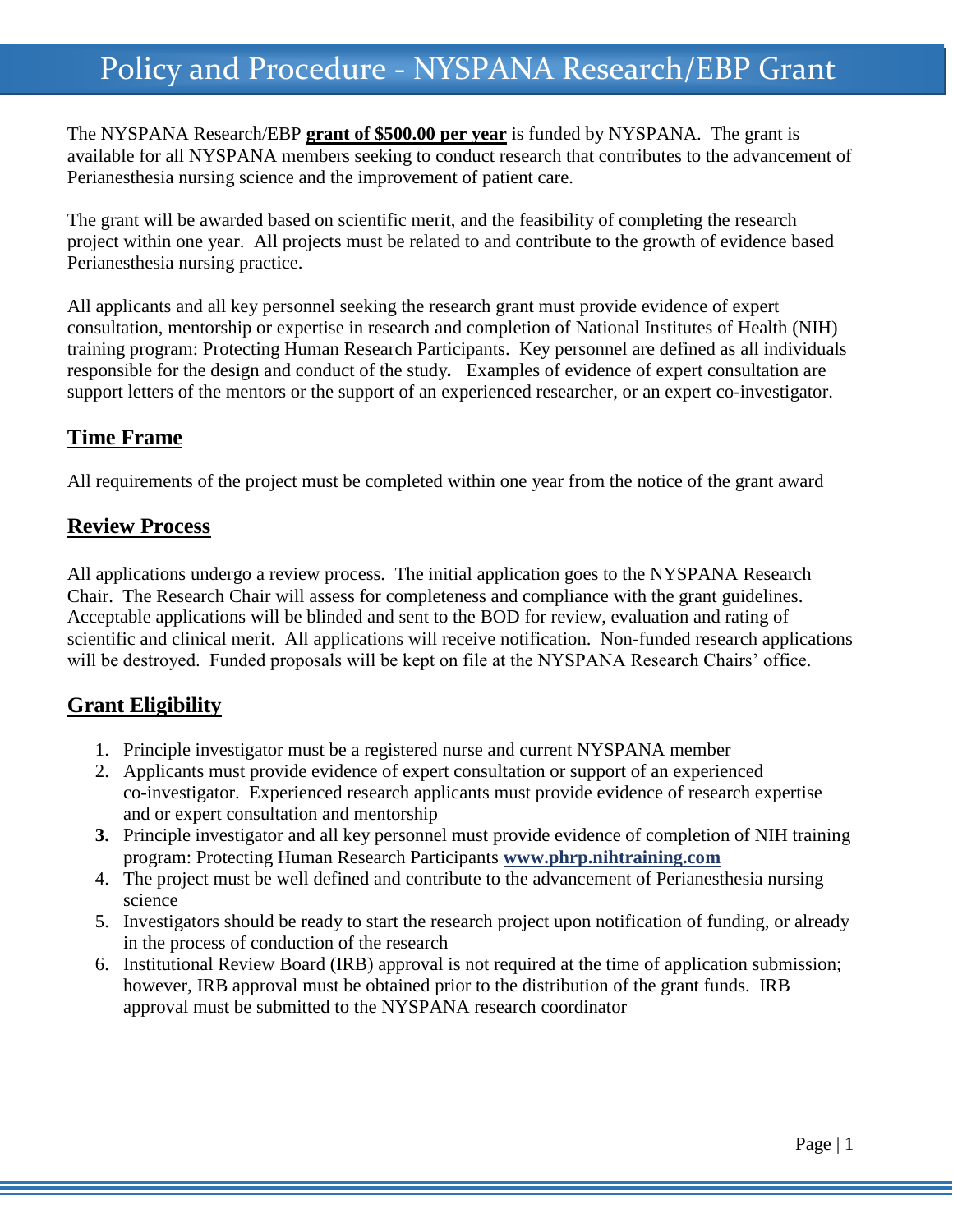- 7. Principle investigators are not eligible for another research grant till the completion of the funded project
- 8. Applicants must disclose any other submitted funding for the grant. Multiple funding sources are acceptable as long as there is no duplication for single budget items
- 9. Members of the NYSPANA Board are eligible to apply for funding and will be excluded from the review process

#### **Submission Deadline**

The research grant will be awarded once a year. Application deadline is June  $1<sup>st</sup>$  of each year. Applicants will be notified of approval or denial by June 31<sup>st</sup>. The grant recipient will be announced at the NYSPANA State Conference, on NYSPANA's website, and in the Up to Par newsletter

#### **Funding**

Grants are awarded for a maximum of one year. Grant funds will be used to support direct project expense only and this will be passed by the size, nature and complexity of the proposed project. Only funds that are directly related to the project will be considered. Direct costs include both personnel and non-personnel. Personnel costs can include salaries and consultant fees (statistician, secretarial, or research assistant). Non-personnel costs can include recruiting costs, equipment, supplies, project related travel, and publication costs). Indirect costs will not be funded. Computer hardware costs will not be funded. Projects designed for the use of production of material for which the investigator intends to use for commercial purposes will not be funded.

Funds will be awarded to the *principle* investigator

It is expected that the *principle* investigator signs an agreement to complete the study, participate in a poster presentation and submit an article to Up to Par *within 60 days of completion of project.* Recipients are responsible for the submission of progress reports to NYSPANA Research Chair using the PROGRESS REPORT form. **Failure to submit progress reports or ask for an extension will cause the recipient to return unused funds to NYSPANA.** Timeline changes must be approved by the NYSPANA Board and are considered on a case by case basis. **Failure to seek an extension will cause the recipient to forfeit the unused portion of the grant.** The Grant money will be awarded 1/3<sup>rd</sup> at a time. The first-third, on approval of grant and submission of all paperwork. The second and third portions of the grant will be awarded upon receipt of the progress report. Any timeline changes must be approved by NYSPANA Board. Breach in contract can result in action, including legal proceedings, as determined by NYSPANA BOD. Projects may have many sources of funding, as long as these sources are disclosed.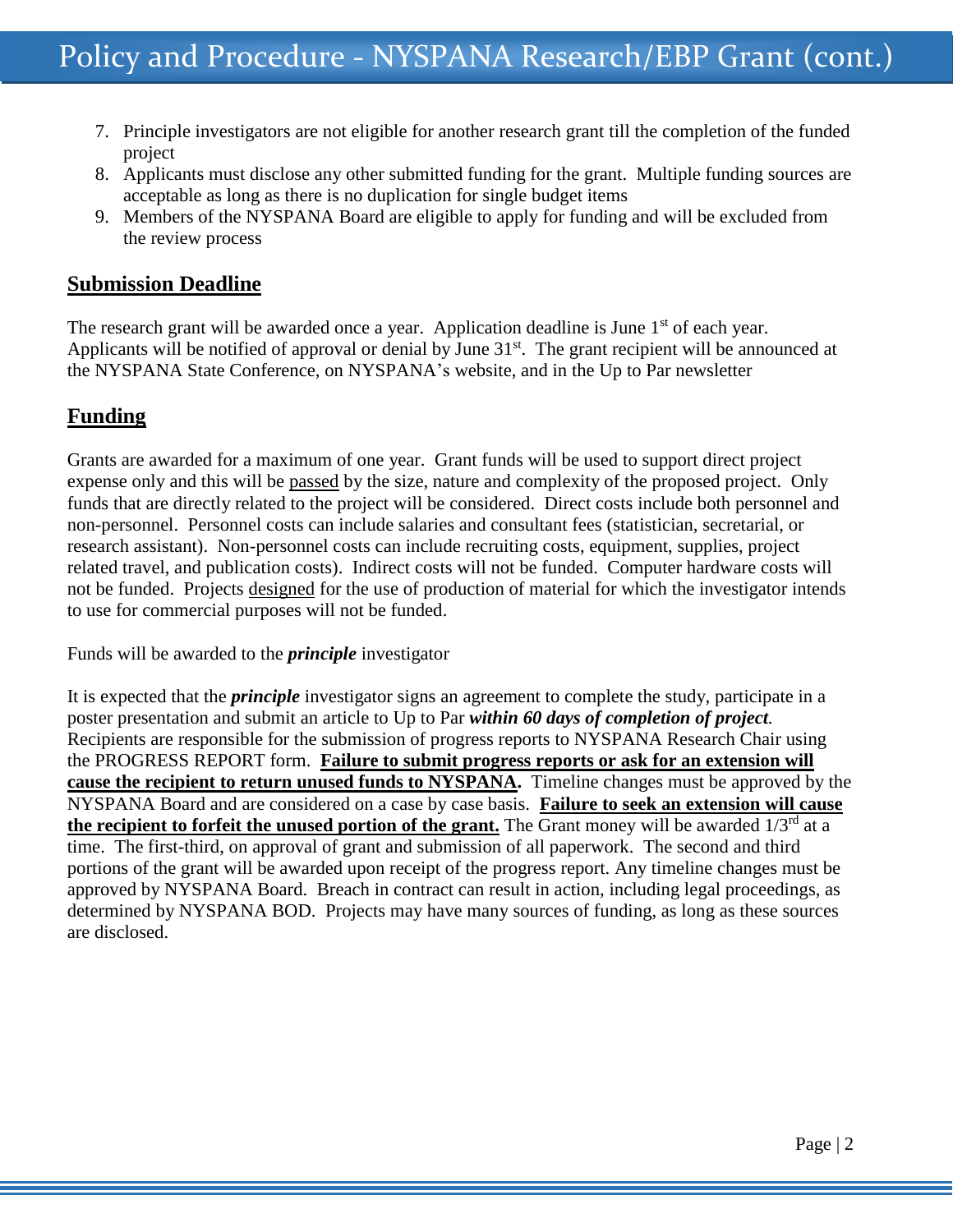#### **Recipients are required to fulfill the following obligations**:

- Accept responsibility for the scientific and professional conduct of the funded research project
- Submit a progress report to NYSPANA by the following dates: March  $1<sup>st</sup>$ , June  $1<sup>st</sup>$ , October  $1<sup>st</sup>$ , and December 1<sup>st</sup>. Each report should include a status update of the project, any problems encountered, as well as a financial statement addressing the use of the NYSPANA funds.
- NYSPANA must receive a comprehensive report by January  $30<sup>th</sup>$  the year following the grant. The report must address how the NYSPANA funds were received and spent. Any unused funds must be returned to NYSPANA with the final report.
- NYSPANA must be acknowledged in any publication or presentation of the project
- The grant recipient is expected to publish the research in Up to Par and on NYSPANA website
- The grant recipient is expected to complete all requirements of the project within one year of grant award. Requests for extensions will be considered by NYSPANA Board, but are thoroughly discouraged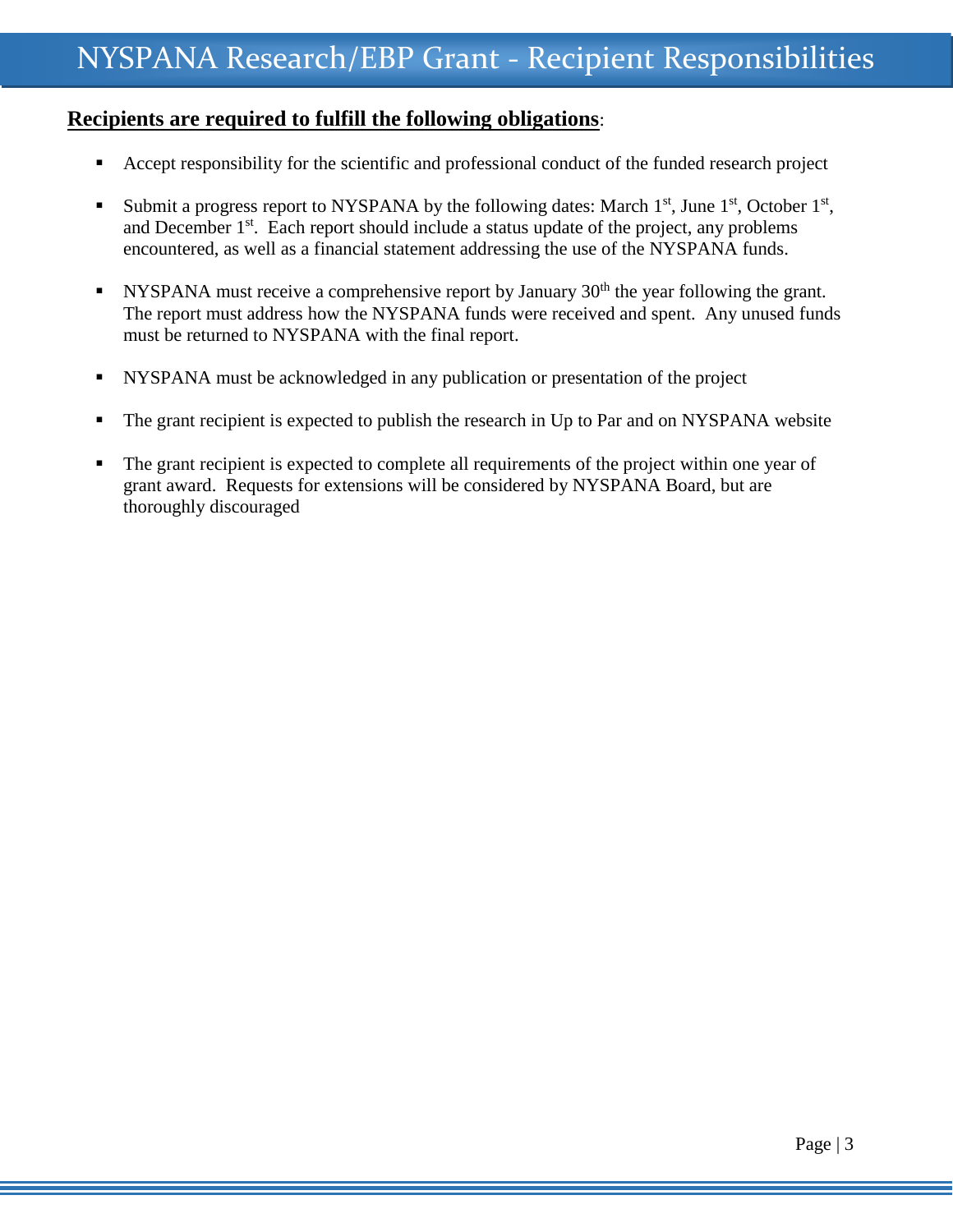### NYSPANA Research/EBP Grant - Recipient Agreement

#### **If my project is accepted by NYSPANA for the research grant, I agree to the following:**

- Use the funds for the research project as described in the application, and return any unused funds to the NYYSPANA Board by January 30<sup>th</sup> of completion year
- Submit a comprehensive final report to NYSPANA Research Chair by January  $30<sup>st</sup>$  in the year following the grant
- Acknowledge the financial support of NYSPANA in any publication or presentation of the project
- Submit an article in Up to Par within 60 days following the completion of the project
- Submit and obtain NYSPANA approval for any timeline or budget change in writing. Breach in contract can result in action determined by the NYSPANA Board, including legal action
- Requests for extensions are considered on a case to case basis, but are strongly discouraged
- Accept responsibility for the scientific and professional conduct of the project
- Accept any tax liability for the research funds in receivers' name

*I understand that failure to meet these conditions may cause ineligibility to apply for further research funds from NYSPANA. Further failure to meet these guidelines forfeits the grant and \$500.00 must be returned to NYSPANA.*

E/Signature: \_\_\_\_\_\_\_\_\_\_\_\_\_\_\_\_\_\_\_\_\_\_\_\_\_\_\_\_\_\_\_\_\_\_

Primary Investigator

Date:

**Electronic Signature: By typing your name on the signature line above, you acknowledge that you have read the agreement and that you agree to be legally bound by the terms and conditions.**

NYSPANA Research Chair: \_\_\_\_\_\_\_\_\_\_\_\_\_\_\_\_\_\_\_\_\_\_\_\_\_\_\_\_\_\_\_\_\_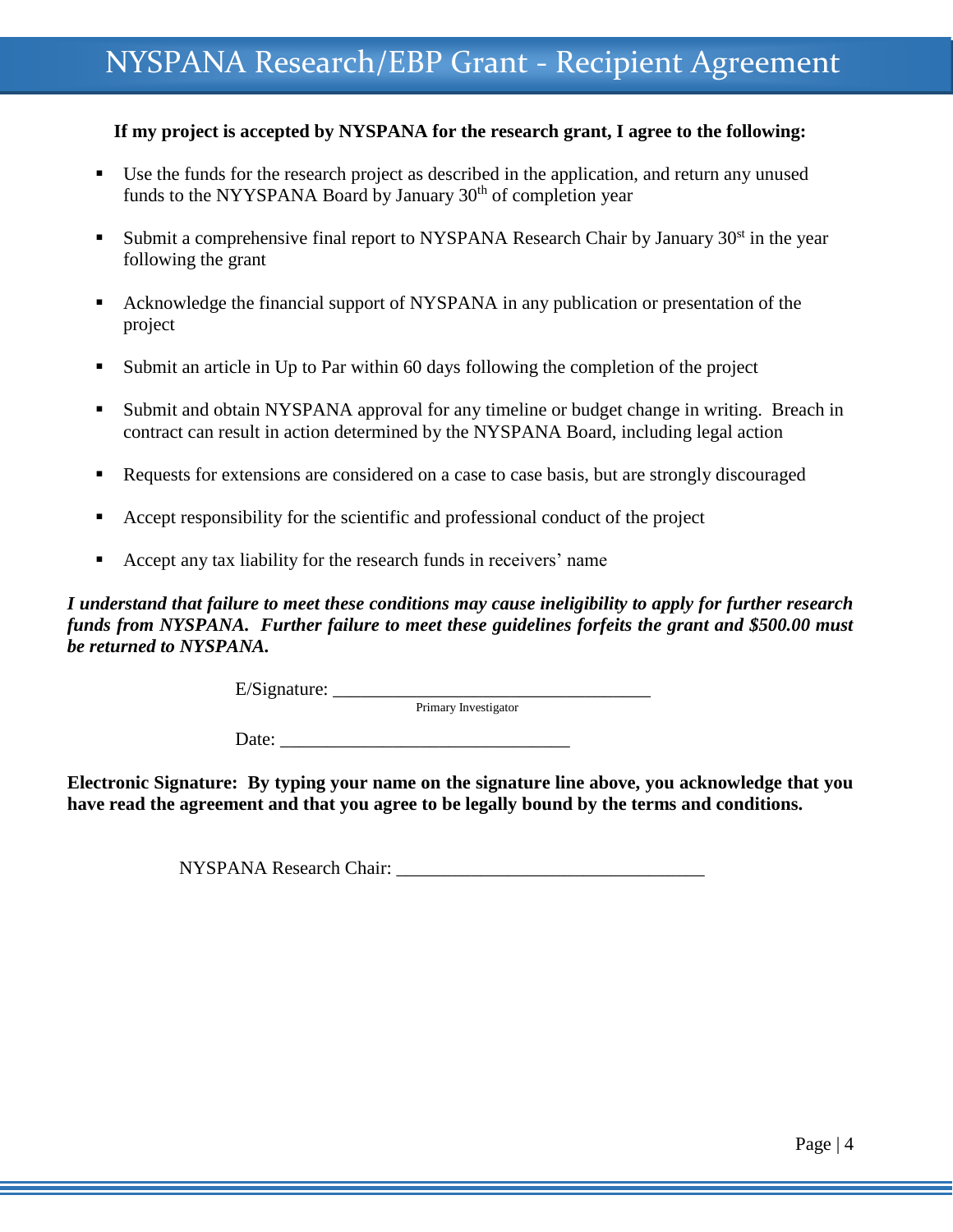- All proposals and abstract should be submitted using a widely accepted reference format such as APA or AMA
- **Proposals must not exceed ten** (10) pages double-spaced in length. Margins should be set 1 inch on all sides and use Times New Roman 12-point font
- Grant application should be organized in the following manner:
	- $\checkmark$  Cover letter
	- $\checkmark$  Research grant cover sheet
	- $\checkmark$  Research grant application
	- $\checkmark$  Proposal elements
	- $\checkmark$  References
	- $\checkmark$  Budget and justification
	- $\checkmark$  Appendices
- All pages including appendices should be numbered consecutively
- The completed grant application must be submitted to the NYSPANA Research Chair
- Submit one copy of the application as a Microsoft Word Document
- Submit a second copy blinded (no identifiable information)
- **These materials must be emailed to the NYSPANA Research Chair**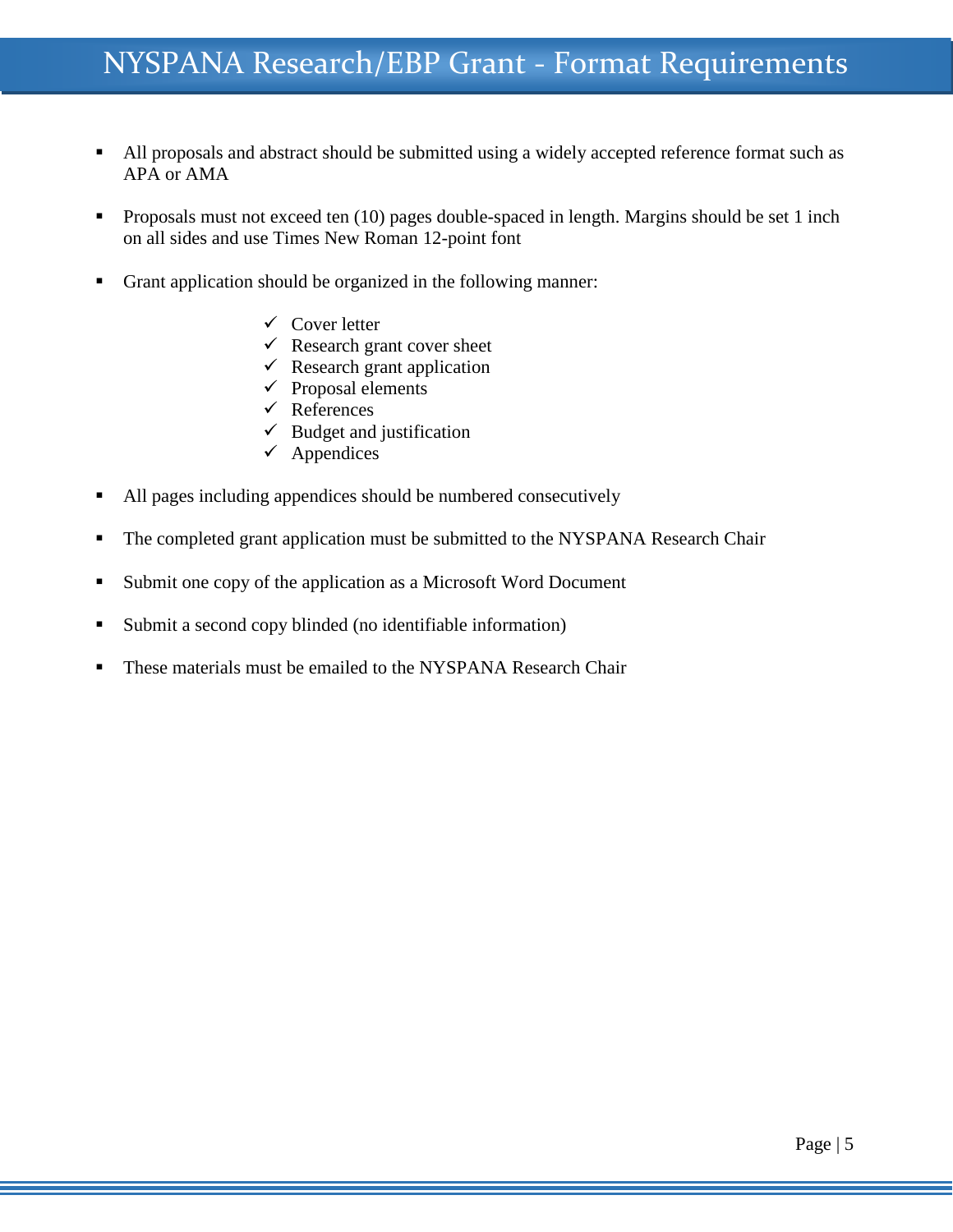| <b>Cover Sheet Questions</b>      |                    | Comment |
|-----------------------------------|--------------------|---------|
|                                   |                    |         |
| Are you now receiving any support | $Yes \Box No \Box$ |         |
| for this research project?        |                    |         |
| If Yes:                           |                    |         |
| Name of Agency                    |                    |         |
| <b>Amount Requested</b>           |                    |         |
| <b>Amount Received</b>            |                    |         |

| Have you applied for research funds | $Yes \Box No \Box$ |  |
|-------------------------------------|--------------------|--|
| for this same project to any other  |                    |  |
| agency?                             |                    |  |
| If Yes:                             |                    |  |
| Name of Agency                      |                    |  |
| <b>Amount Requested</b>             |                    |  |
| <b>Amount Received</b>              |                    |  |

| Have you been previously funded to | $Yes \Box No \Box$ |  |
|------------------------------------|--------------------|--|
| conduct any research?              |                    |  |
| If Yes:                            |                    |  |
| Source of Funding                  |                    |  |
| <b>Amount of Funding</b>           |                    |  |

| Are human subjects involved in this | $Yes \Box No \Box$ |  |
|-------------------------------------|--------------------|--|
| project?                            |                    |  |
| If Yes:                             |                    |  |
| Does the proposal have IRB          | $Yes \Box No \Box$ |  |
| approval?                           |                    |  |
| If Yes:                             |                    |  |
| Have all certificates of completion | $Yes \Box No \Box$ |  |
| submitted                           |                    |  |
| If No:                              |                    |  |
| Has the IRB application been        | $Yes \Box No \Box$ |  |
| submitted?                          |                    |  |
| If No:                              |                    |  |
| Has the education program begun?    | $Yes \Box No \Box$ |  |
|                                     |                    |  |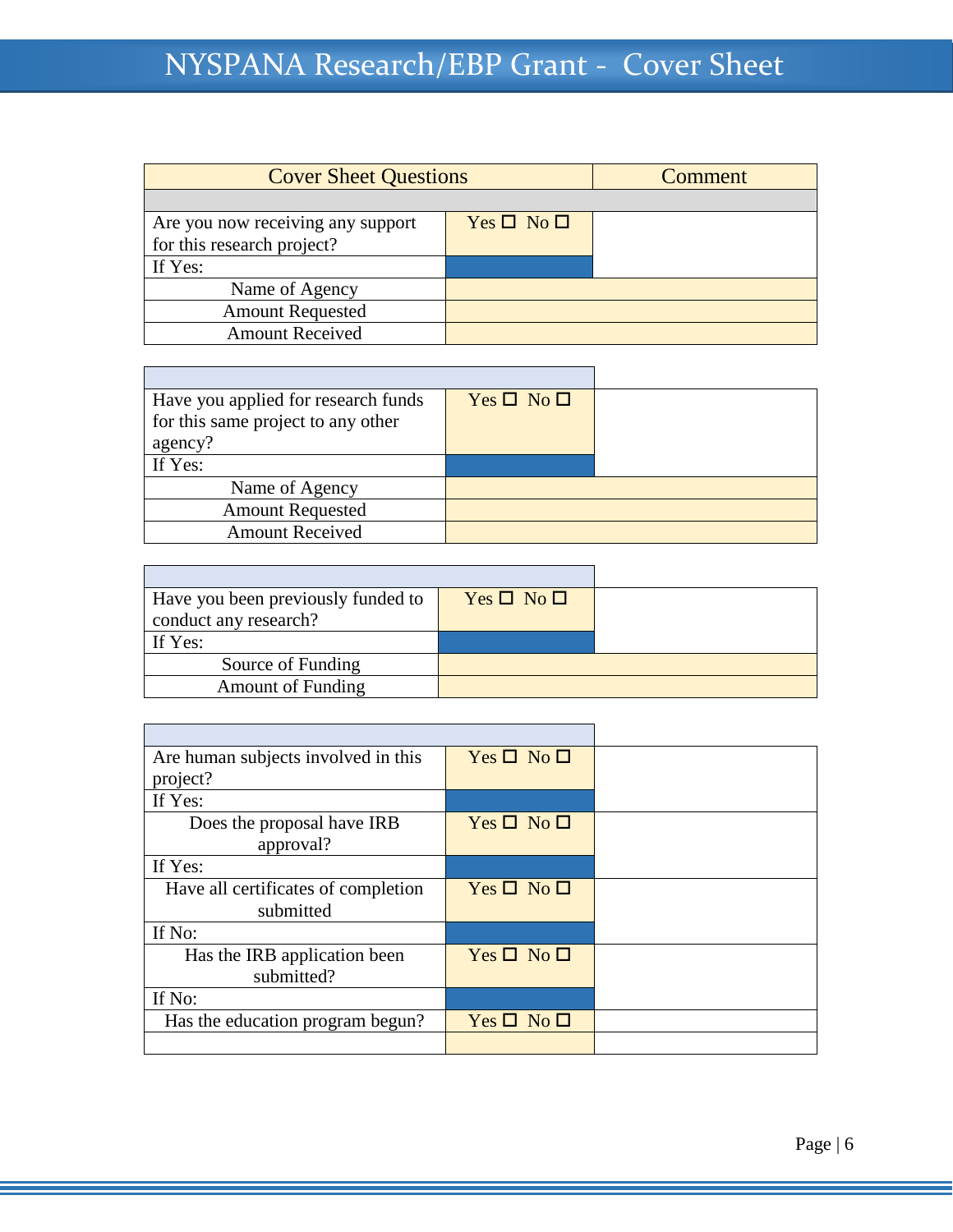## NYSPANA Research/EBP Grant - Proposal Cover Sheet

|  | $\mathcal{L}(\mathcal{L}(\mathcal{L}(\mathcal{L}(\mathcal{L}(\mathcal{L}(\mathcal{L}(\mathcal{L}(\mathcal{L}(\mathcal{L}(\mathcal{L}(\mathcal{L}(\mathcal{L}(\mathcal{L}(\mathcal{L}(\mathcal{L}(\mathcal{L}(\mathcal{L}(\mathcal{L}(\mathcal{L}(\mathcal{L}(\mathcal{L}(\mathcal{L}(\mathcal{L}(\mathcal{L}(\mathcal{L}(\mathcal{L}(\mathcal{L}(\mathcal{L}(\mathcal{L}(\mathcal{L}(\mathcal{L}(\mathcal{L}(\mathcal{L}(\mathcal{L}(\mathcal{L}(\mathcal{$ |
|--|-------------------------------------------------------------------------------------------------------------------------------------------------------------------------------------------------------------------------------------------------------------------------------------------------------------------------------------------------------------------------------------------------------------------------------------------------------------|
|  |                                                                                                                                                                                                                                                                                                                                                                                                                                                             |
|  |                                                                                                                                                                                                                                                                                                                                                                                                                                                             |
|  |                                                                                                                                                                                                                                                                                                                                                                                                                                                             |
|  |                                                                                                                                                                                                                                                                                                                                                                                                                                                             |
|  |                                                                                                                                                                                                                                                                                                                                                                                                                                                             |
|  |                                                                                                                                                                                                                                                                                                                                                                                                                                                             |
|  |                                                                                                                                                                                                                                                                                                                                                                                                                                                             |
|  |                                                                                                                                                                                                                                                                                                                                                                                                                                                             |
|  |                                                                                                                                                                                                                                                                                                                                                                                                                                                             |
|  |                                                                                                                                                                                                                                                                                                                                                                                                                                                             |
|  |                                                                                                                                                                                                                                                                                                                                                                                                                                                             |
|  |                                                                                                                                                                                                                                                                                                                                                                                                                                                             |
|  |                                                                                                                                                                                                                                                                                                                                                                                                                                                             |
|  |                                                                                                                                                                                                                                                                                                                                                                                                                                                             |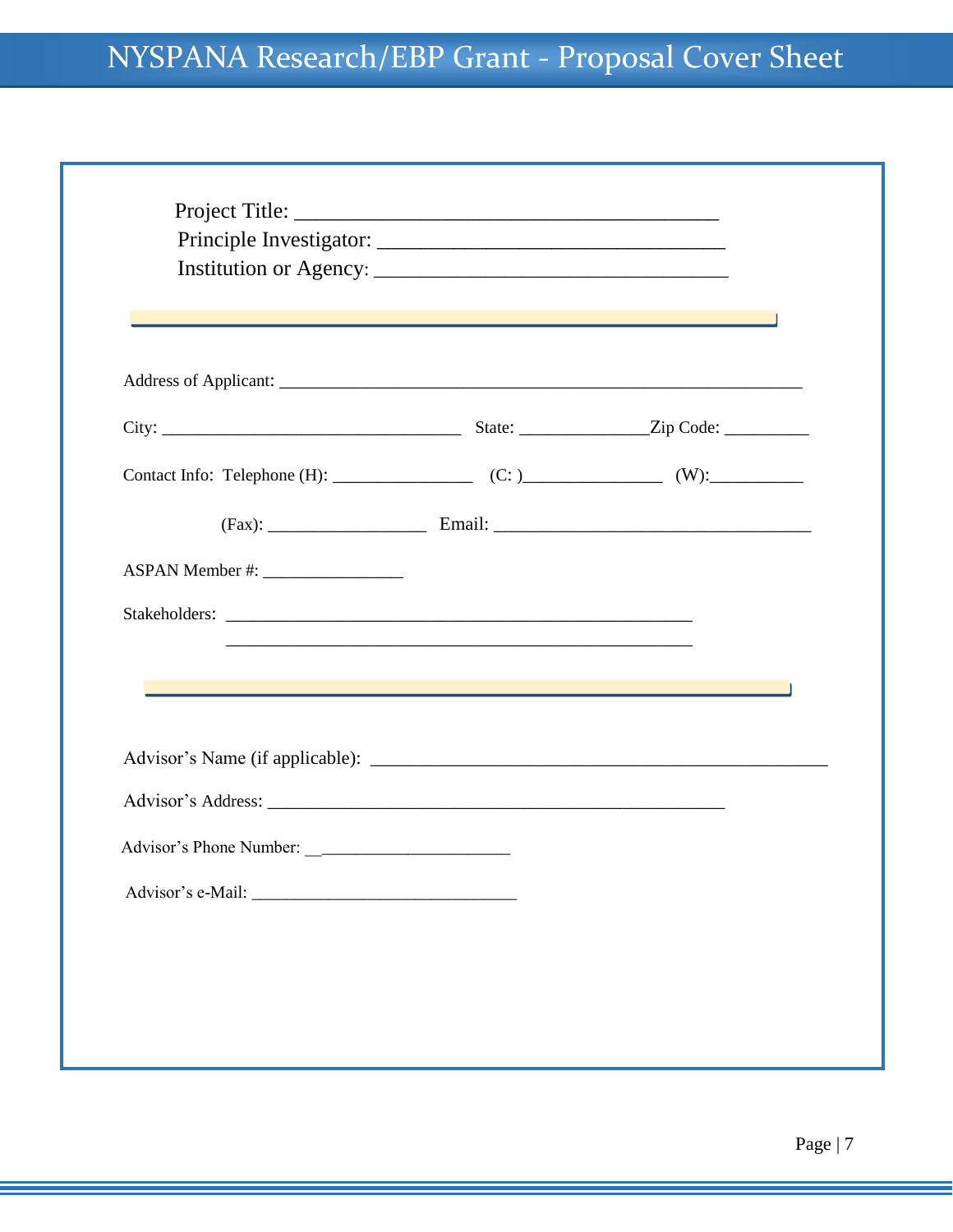#### **All proposals will be evaluated based on the clarity and thoroughness' of the following areas:**

#### **Abstract**

Include an abstract of the proposed research. The abstract should include a description of the research problem being addressed, the research design, setting, study sample, and proposed methodology. The abstract should not exceed one page typed and double spaced

#### **Problem statement/Purpose/Aims**

Describe the problem or question being addressed in the proposed study and hypothesis (es) or research question to be tested. For qualitative studies, describe the purpose and aims of the proposed research project

#### **Theory/ Conceptual Framework**

Describe the theory/conceptual framework that will be used to design the study for quantitative projects. For qualitative projects, describe the theory/conceptual framework that will be used in data collection and analysis

#### **Literature review**

Include a critical synthesis of the literature relating to the research proposal

#### **Methodology and Procedure**

Include a description of the research design, study sample with power analysis if appropriate, data collection procedures, research setting, ethical protection of participants, discussion of research instruments (include a sample in the appendix), and any other procedures related to the proposed study

#### **Statistical Tests/Data Analysis and Evaluation**

Describe the proposed data analysis and statistical tests needed for quantitative projects. For qualitative projects, describe the proposed data analysis and evaluation

#### **Relevance to Perianesthesia Nursing**

Describe the relevance of this study to the advancement of perianesthesia nursing science

#### **Timetable**

Include a proposed chronological sequence of proposed research activities. This timetable may be included in the appendices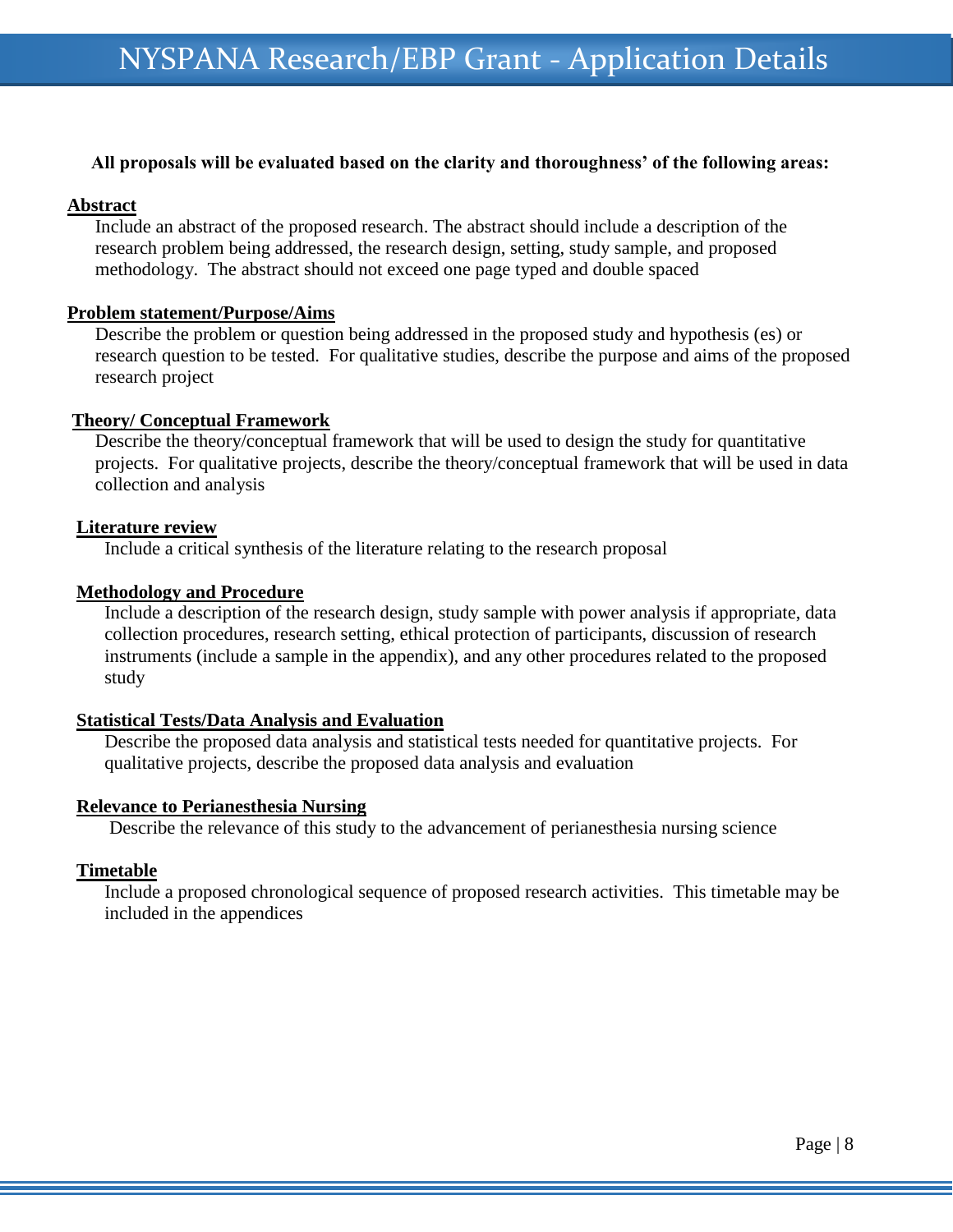#### **Facility and Resources**

Describe the facility and resources available to support the project. Attach an institutional letter of support for the proposed project in the appendices. If this is an academic project, support letters can be from the Dean/Director of the school, advisor, or the patient care manager of the unit were the proposed research will be conducted. If this is a healthcare facility based project, support letters can be from the Chief Nursing Officer, Director of Nursing Research, Clinical Director or the patient care manager of the unit where the proposed research will be conducted

#### **Personnel**

Provide a brief description of the Principal Investigator (PI) and members of the research team. Also include a brief description of the research consultation and mentorship available as appropriate. Attach supporting bio sketch for all members of the research team, including consultants and mentors, in the appendices

#### **Budget**

Include a detailed budget description in the appendices

#### **Appendices**

Include any/all of the following appendices in the proposal:

- IRB approval if completed
- Certificate of completion of Protecting Human Research Participants for each stakeholder of the research project
- Instrument(s), including copyright permission where applicable
- Timeline
- Instructional support letters
- Academic letters of support from committee if proposal is for thesis or dissertation
- Biosketch for all research team members, consultants, and mentors
- Detailed budget proposal with budget justification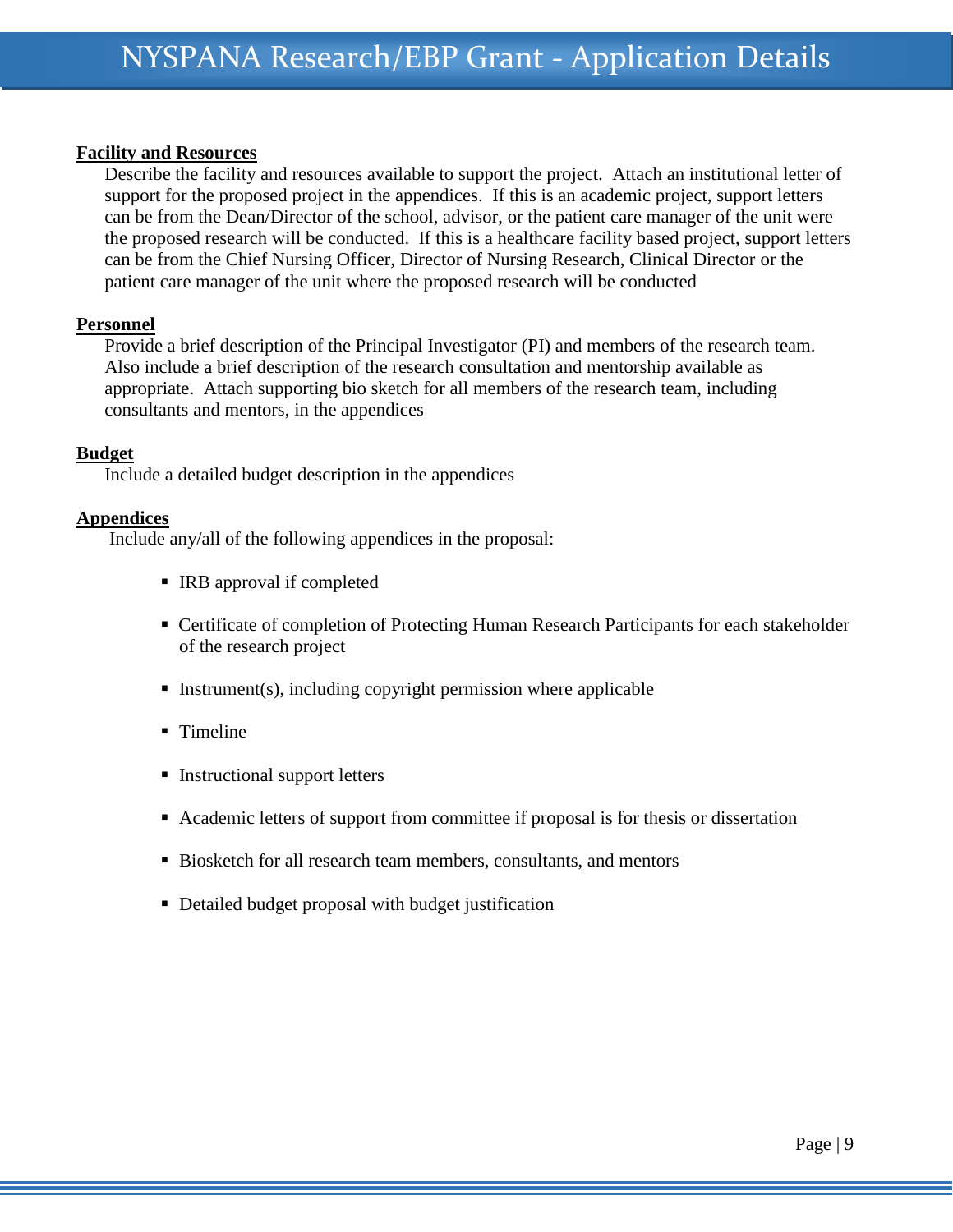| Justify all direct costs in the space provided. Indirect costs will not be funded. |                             |
|------------------------------------------------------------------------------------|-----------------------------|
|                                                                                    |                             |
| Category                                                                           | Amount in<br><b>Dollars</b> |
| <b>Supplies Costs</b>                                                              |                             |
| <b>Equipment Cost (Itemize)</b>                                                    |                             |
| <b>Personnel</b>                                                                   |                             |
| <b>Printing/Duplication</b>                                                        |                             |
| Data Collection/Transcription/Data Entry                                           |                             |
| Other Expenses (Itemize by category)                                               |                             |
|                                                                                    |                             |